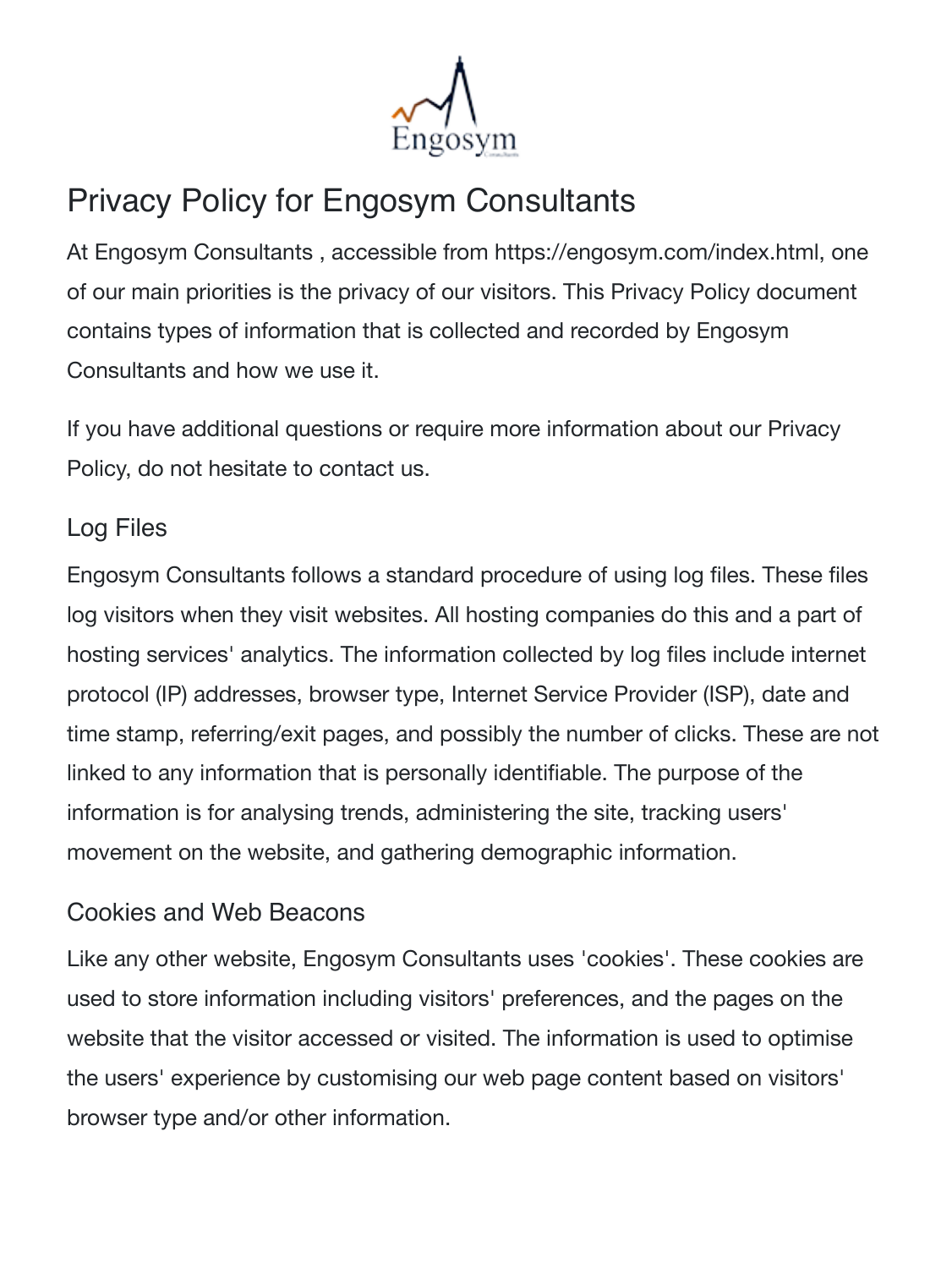For more general information on cookies, please read the "What Are Cookies" article on [Cookie Consent website.](https://www.cookieconsent.com/what-are-cookies/)

### Privacy Policies

You may consult this list to find the Privacy Policy for each of the advertising partners of Engosym Consultants.

Third-party ad servers or ad networks uses technologies like cookies, JavaScript, or Web Beacons that are used in their respective advertisements and links that appear on Engosym Consultants , which are sent directly to users' browser. They automatically receive your IP address when this occurs. These technologies are used to measure the effectiveness of their advertising campaigns and/or to personalise the advertising content that you see on websites that you visit.

Note that Engosym Consultants has no access to or control over these cookies that are used by third-party advertisers.

#### Third Party Privacy Policies

Engosym Consultants 's Privacy Policy does not apply to other advertisers or websites. Thus, we are advising you to consult the respective Privacy Policies of these third-party ad servers for more detailed information. It may include their practices and instructions about how to opt-out of certain options.

You can choose to disable cookies through your individual browser options. To know more detailed information about cookie management with specific web browsers, it can be found at the browsers' respective websites. What Are Cookies?

## Children's Information